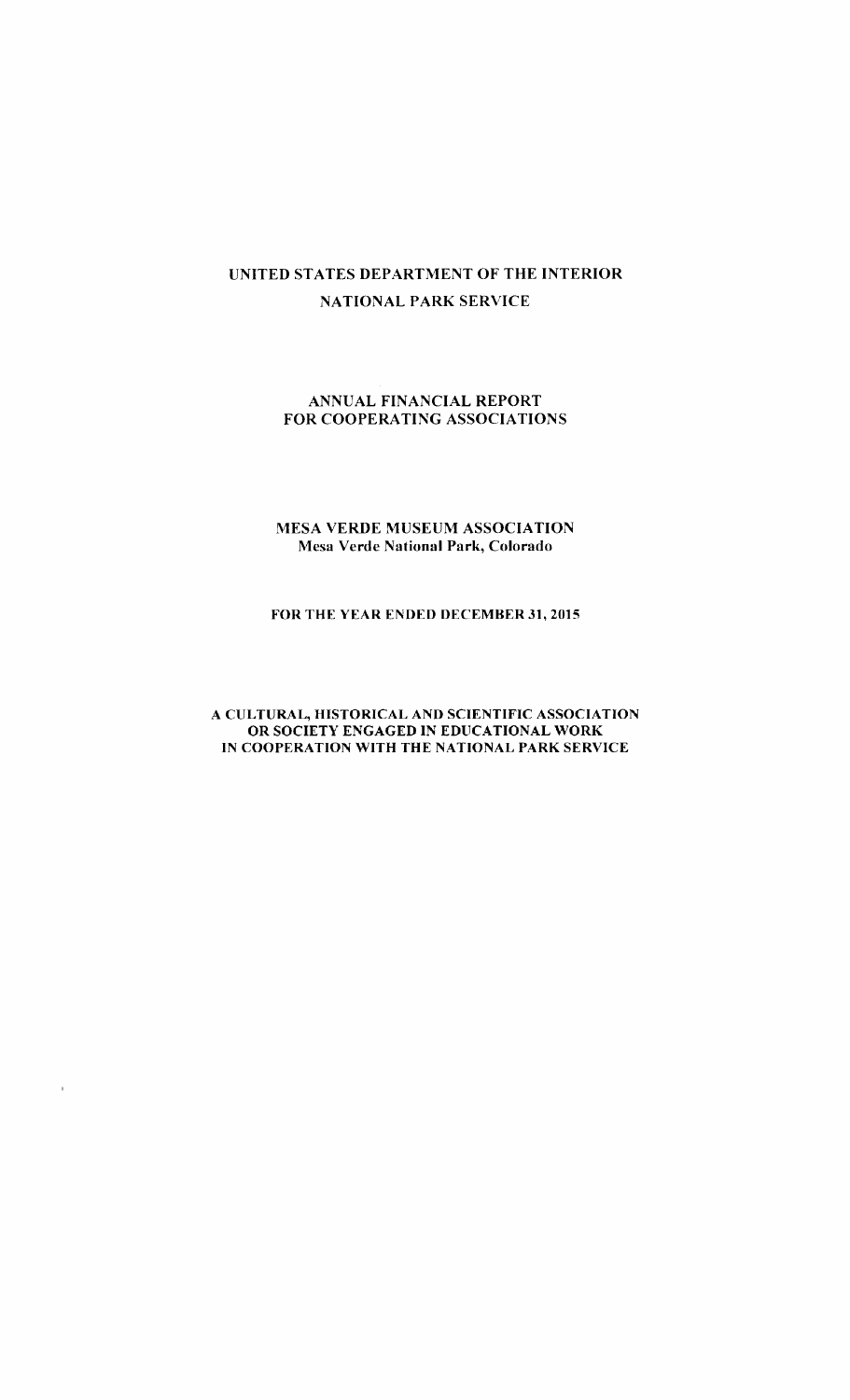## **Table of Contents**

|                            | Page |
|----------------------------|------|
|                            |      |
|                            |      |
| Financial Statements:      |      |
|                            |      |
|                            |      |
|                            |      |
|                            |      |
| Supplementary Information: |      |
|                            |      |
|                            |      |

 $\mathcal{L}^{\text{max}}_{\text{max}}$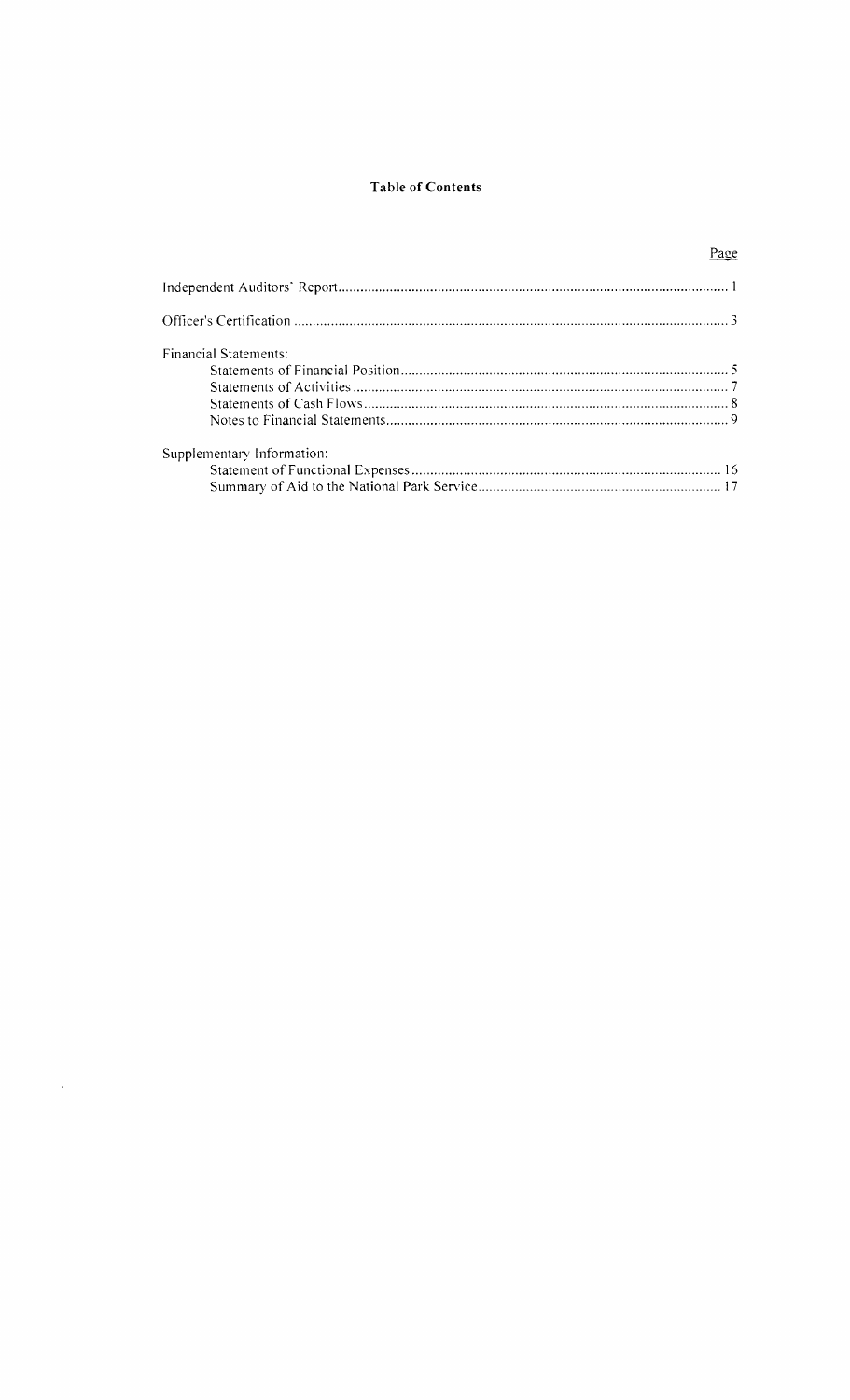

MEWBERS:<br>CHAD B. ATKINSON, CPA<br>KRIS J. BRAUNBERGER, CPA<br>ROBERT S. COX, CPA TODD B. FELTNER. CPA K. MARK FROST, CPA MORRIS J PEACOCK, CPA

PHILLIP S. PEINE, CPA<br>STEVEN D PALMER, CPA<br>MICHAEL K. SPILKER, CPA<br>KEVIN L. STEPHENS CPA<br>MARK E. TICHENOR, CPA<br>MICHAEL J. TORGERSON, CPA

#### **Independent Auditors' Report**

The Board of Directors Mesa Verde Museum Association Mesa Verde National Park. Colorado

\Ve have audited the accompanying financial statements of Mesa Verde Museum Association (a nonprofit organization) which comprise the statement of financial position as of December 31. 2015 and 2014, and the related statements of activities and cash flows for the years then ended, and the related notes to the financial statements.

#### **Management's Responsibility for the Financial Statements**

Management is responsible for the preparation and fair presentation of these financial statements in accordance with accounting principles generally accepted in the United States of America; this includes the design. implementation. and maintenance of internal control relevant to the preparation and fair presentation of financial statements that are free from material misstatement. whether due to fraud or error.

#### **Auditor's Responsibility**

Our responsibility is to express an opinion on these financial statements based on our audit. We conducted our audit in accordance with auditing standards generally accepted in the United States of America. Those standards require that we plan and perform the audit to obtain reasonable assurance about whether the financial statements are free of material misstatement.

An audit involves performing procedures to obtain audit evidence about the amounts and disclosures in the financial statements. The procedures selected depend on the auditor's judgment. including the assessment of the risks of material misstatement of the financial statements, whether due to fraud or error. In making those risk assessments, the auditor considers internal control relevant to the entity's preparation and fair presentation of the financial statements in order to design audit procedures that are appropriate in the circumstances. but not for the purpose of expressing an opinion on the effecriveness of the entity"s internal control. Accordingly. we express no such opinion. An audit also includes evaluating the appropriateness of accounting policies used and the reasonableness of significant accounting estimates made by management, as well as evaluating the overall presentation of the financial statements.

We believe that the audit evidence we have obtained is sufficient and appropriate to provide a basis for our audit opinion.

#### **Opinion**

In our opinion. the financial statements referred to above present fairly. in all material respects. the financial position of Mesa Verde Museum Association as of December 31, 2015, and the changes in its net assets and its cash flows for the years then ended in accordance with accounting principles generally accepted in the United States of America.

 $\mathbf{l}$ 

CEDAR CITY FLAGSTAFF · HURRICANE · MESQUITE · PHOENIX · RICHEIFLD · ST GEORGE

**111nr.l11111rmh11rdick** *c:am*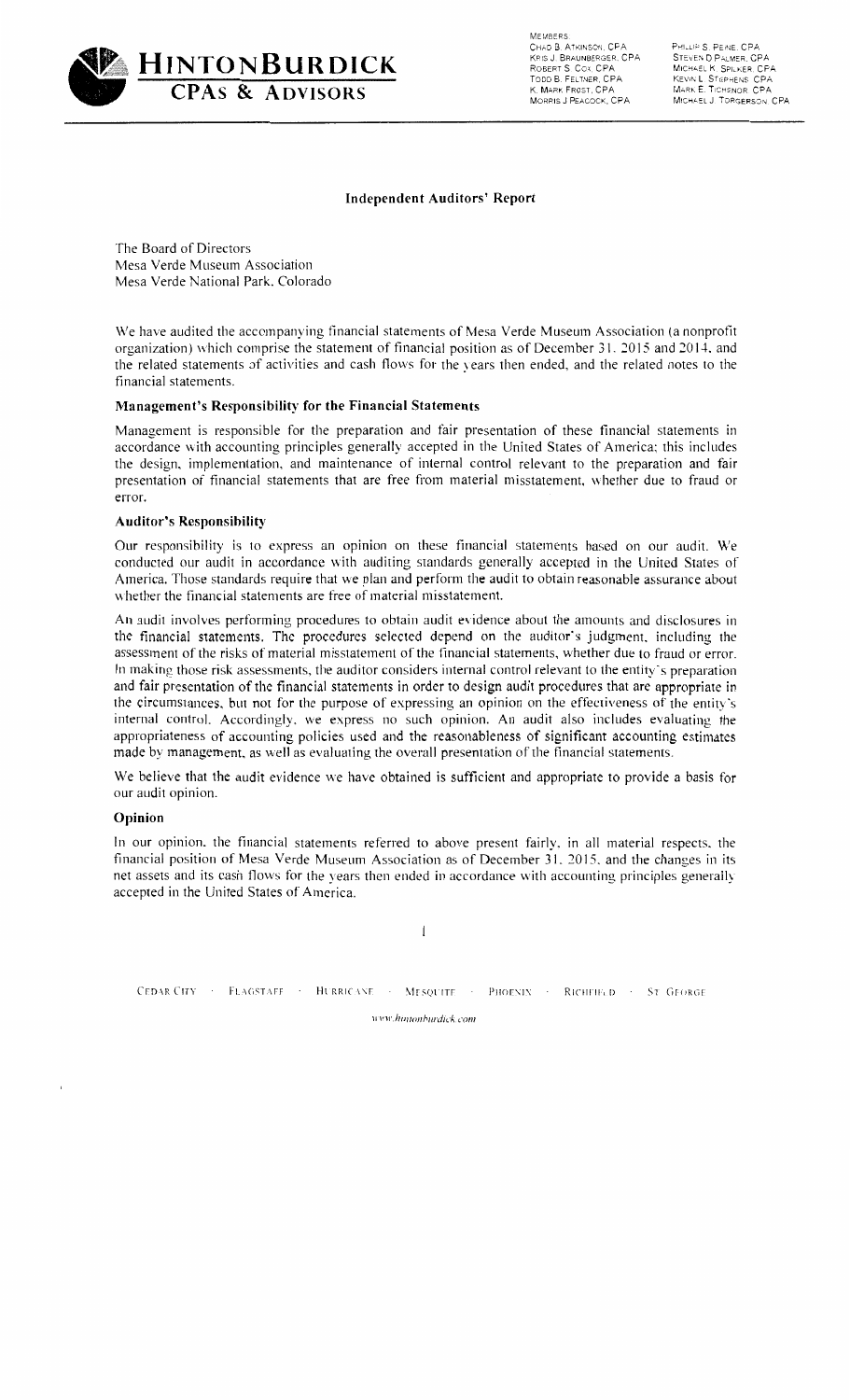#### **Other Matter**

Our audit \vas conducted for the purpose of forming an opinion on the financial statements as a whole. The Statement of Functional Expenses and Summary of Aid to the National Park Service on pages 15 and 16 are presented for purposes of additional analysis and are not a required part of the financial statements. Such information is the responsibility of management and was derived from and relates directly to the underlying accounting and other records used to prepare the financial statements. The information has been subjected to the auditing procedures applied in the audit of the financial statements and certain additional procedures. including comparing and reconciling such information directly to the underlying accounting and other records used to prepare the financial statements or to the financial statements themselves. and other additional procedures in accordance with auditing standards generally accepted in the United States of America. In our opinion. the information is fairly stated in all material respects in relation to the financial statements as a whole.

 $\overline{2}$ 

Huiter Fundeday PLLC

HintonBurdick. PLLC St. George. Utah April 6. 2016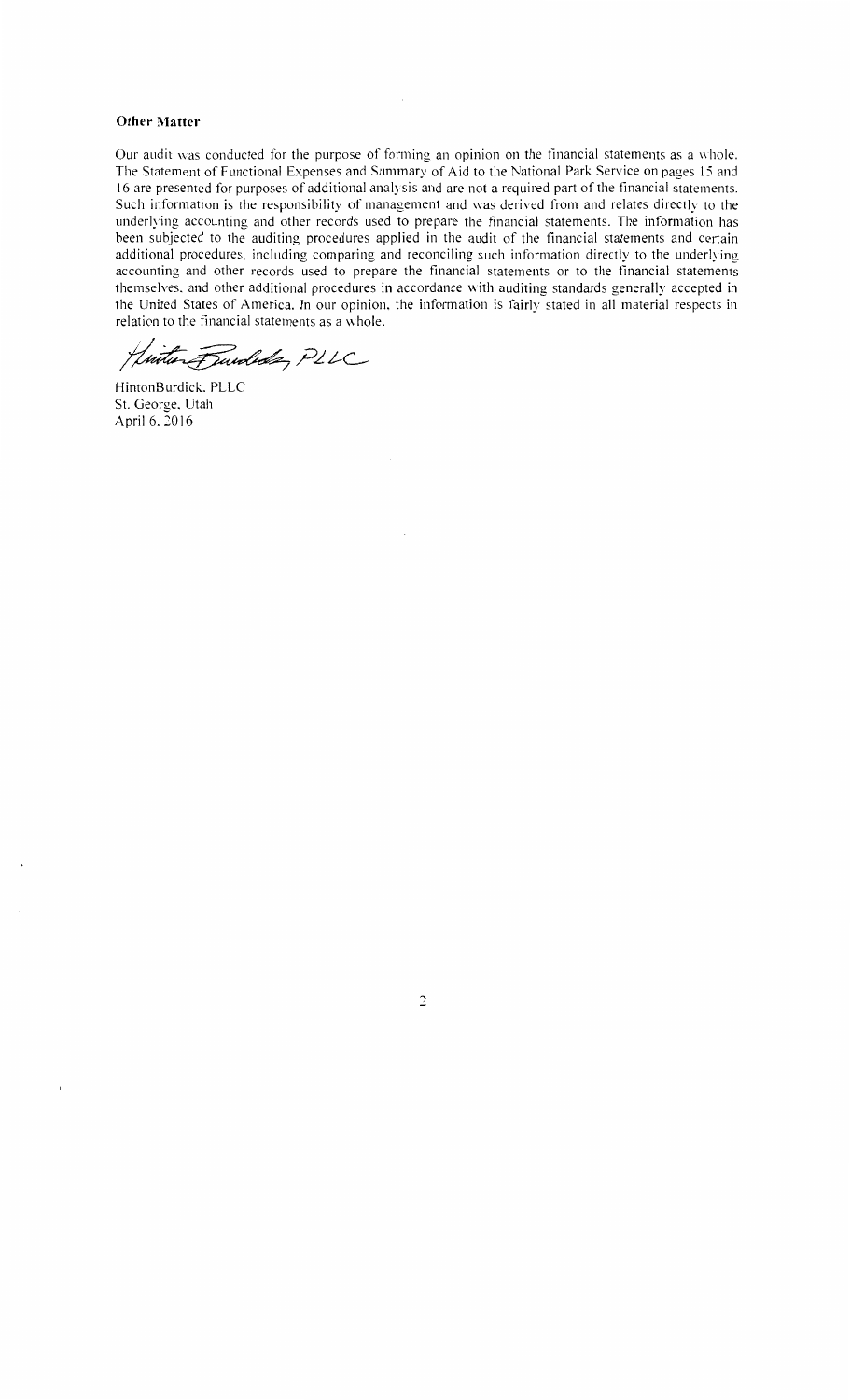## **MESA VERDE MUSEUM ASSOCIATION**

### **OFFICER'S CERTIFICATION**

**April 6, 2016** 

I certify that this report is. to the hest of my knowledge and belief true and complete in all respects.

Officer: Sandra Jumper Title: Interim Executive Director

3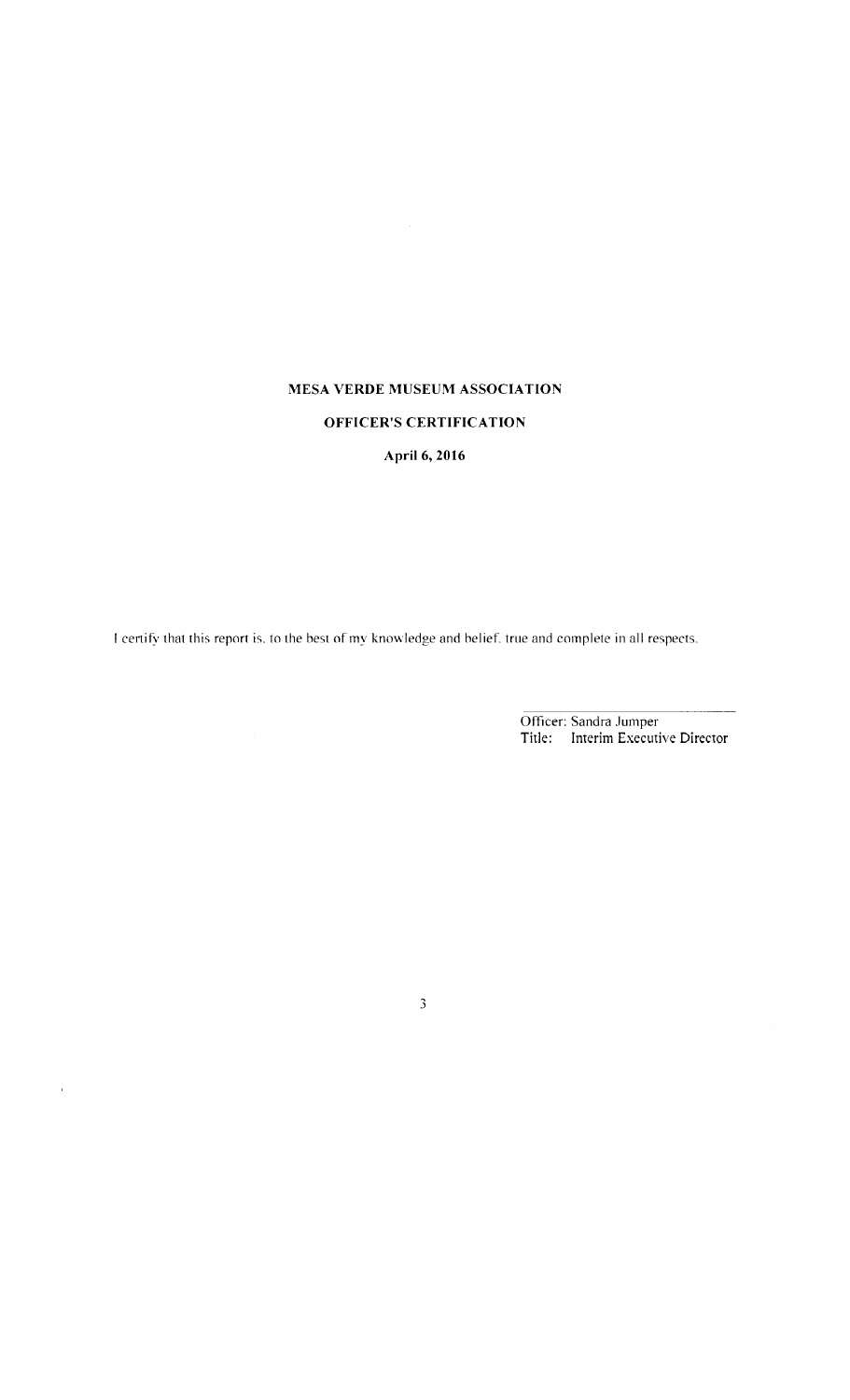### **MESA VERDE MUSEUM ASSOCIATION Statements of Financial Position December 31, 2015 and 2014**

| <b>ASSETS</b>                        |    |           |             |           |  |
|--------------------------------------|----|-----------|-------------|-----------|--|
|                                      |    | 2015      | 2014        |           |  |
| <b>Current assets</b>                |    |           |             |           |  |
| Cash and cash equivalents            | \$ | 110.044   | $\mathbf S$ | 44.216    |  |
| Accounts receivable                  |    |           |             | 70        |  |
| Inventories                          |    | 176.745   |             | 158.165   |  |
| Prepaid expense                      |    | 2,162     |             | 17.491    |  |
| Total current assets                 |    | 288,951   |             | 219.942   |  |
| Property and equipment               |    |           |             |           |  |
| Furniture. fixtures and equipment    |    | 143,870   |             | 137.766   |  |
| Accumulated depreciation             |    | (137.216) |             | (131.932) |  |
| Total property and equipment         |    | 6,654     |             | 5,834     |  |
| <b>Other assets</b>                  |    |           |             |           |  |
| Restricted cash and cash equivalents |    | 24,902    |             | 24.228    |  |
| Manuscript costs, net                |    | 10.625    |             | 25,915    |  |
| Total other assets                   |    | 35,527    |             | 50.143    |  |
| <b>Total assets</b>                  | S  | 331.132   | S           | 275.919   |  |

The accompanying notes are an integral part of the financial statements

 $\mathcal{A}^{\mathcal{A}}$ 

 $\bar{1}$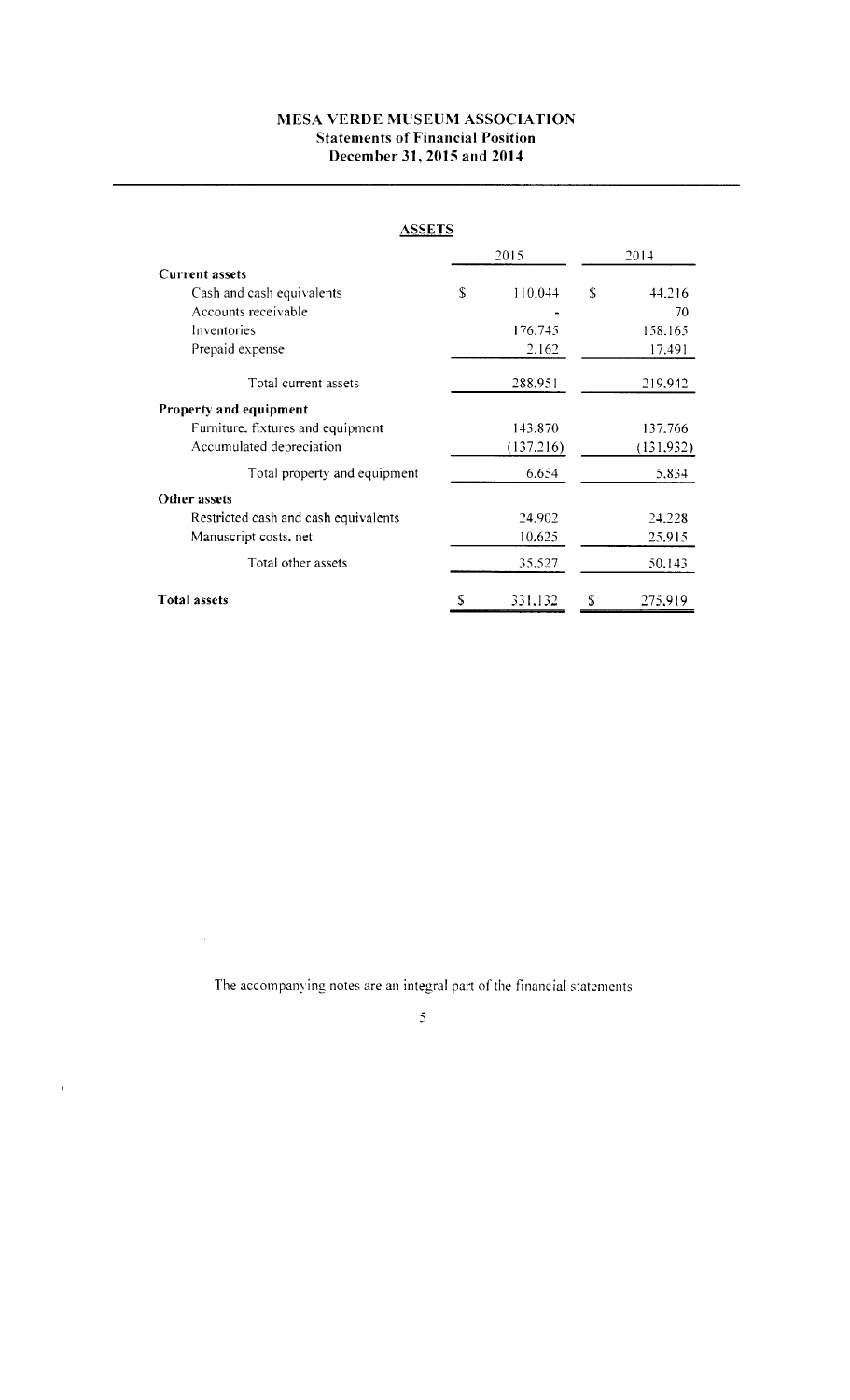## MESA VERDE MUSEUM ASSOCIATION Statements of Financial Position, Continued December 31, 2015 and 2014

|                                         |   | 2015    |    | 2014    |
|-----------------------------------------|---|---------|----|---------|
| <b>Current liabilities</b>              |   |         |    |         |
| Accounts payable                        | S | 20.181  | \$ | 4.653   |
| Accrued wages and benefits              |   | 1.487   |    | 4,426   |
| Accrued compensated absences            |   | 16,026  |    | 15.542  |
| Other accrued liabilities               |   | 3,251   |    | 1,337   |
| Total current liabilities               |   | 40,945  |    | 25,958  |
| Net assets                              |   |         |    |         |
| Unrestricted                            |   | 226.747 |    | 225,733 |
| Unrestricted - designated               |   | 38.538  |    |         |
| Temporarily restricted                  |   | 24,902  |    | 24,228  |
| Total net assets                        |   | 290,187 |    | 249.961 |
| <b>Total liabilities and net assets</b> |   | 331.132 |    | 275.919 |

# LIABILITIES AND NET ASSETS

The accompanying notes are an integral part of the financial statements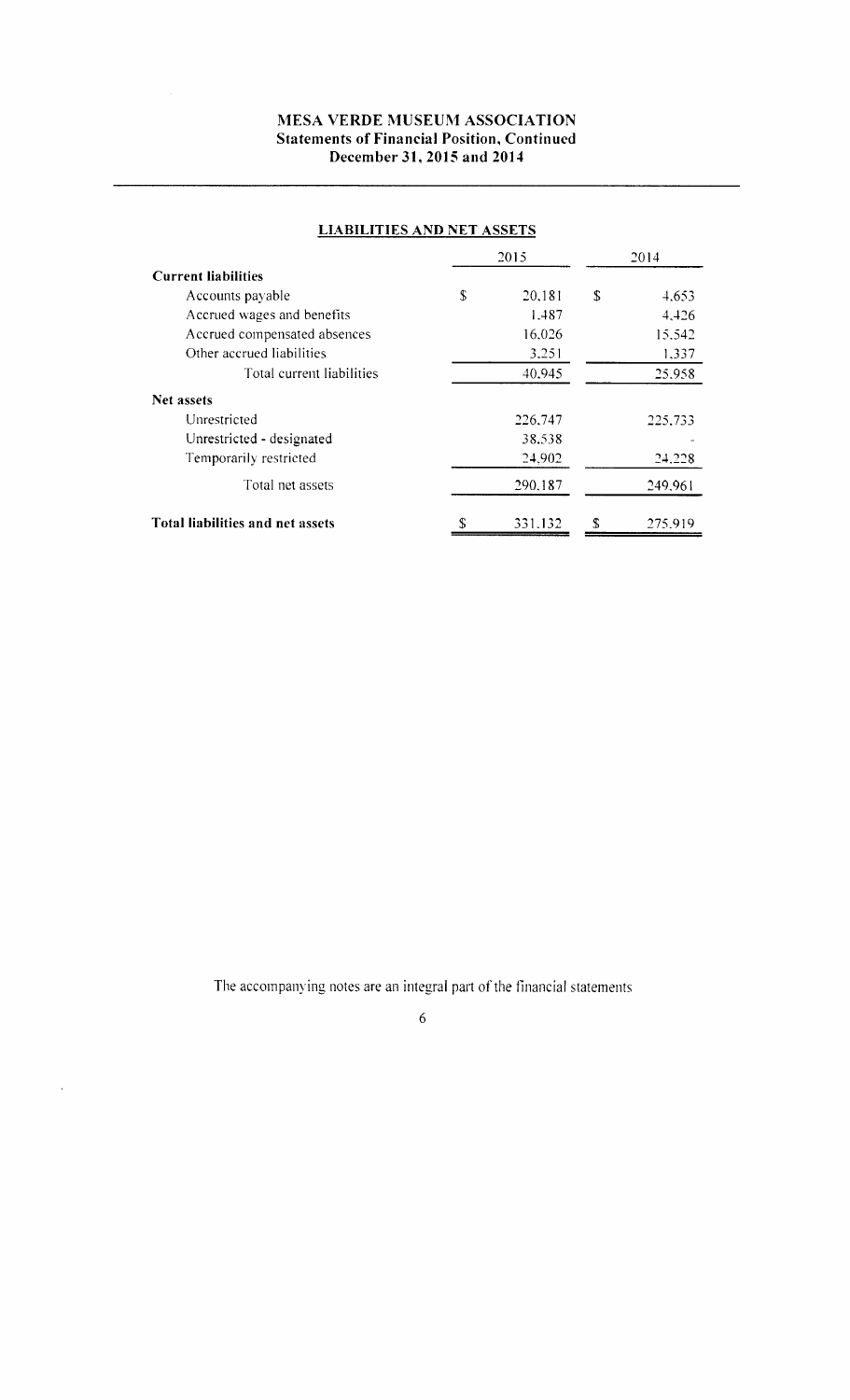## MESA VERDE MUSEUM ASSOCIATION Statements of Activities For the Years Ended December 31, 2015 and 2014

|                                         |    | Unrestricted | Temporarily<br>Restricted |         |   | Total<br>2015 |    | Total<br>2014 |
|-----------------------------------------|----|--------------|---------------------------|---------|---|---------------|----|---------------|
| Revenues, gains and other support:      |    |              |                           |         |   |               |    |               |
| Sales                                   | S. | 1.365.932    | S                         |         | S | 1,365,932     | S  | 1.185.759     |
| Management fees                         |    |              |                           |         |   |               |    | 170           |
| Grants and contributions                |    | 3.685        |                           | 4.750   |   | 8,435         |    | 27.366        |
| Donations                               |    | 66.851       |                           |         |   | 66.851        |    | 64,203        |
| Interest income                         |    | 45           |                           | 28      |   | 73            |    | 81            |
| Membership dues                         |    | 63,670       |                           |         |   | 63,670        |    | 57.135        |
| Program service income                  |    | (2,451)      |                           | 3.685   |   | $1.23 +$      |    | 9,361         |
| Other                                   |    | 12.244       |                           |         |   | 12,244        |    | 16.127        |
| Net assets released from restrictions:  |    |              |                           |         |   |               |    |               |
| Satisfaction of program restrictions    |    | 7.789        |                           | (7,789) |   |               |    |               |
| Total revenues, gains and other support |    | 1,517,765    |                           | 674     |   | 1.518.439     |    | 1,360,202     |
| <b>Expenses and losses:</b>             |    |              |                           |         |   |               |    |               |
| Program - Sales                         |    | 1,055,798    |                           |         |   | 1.055.798     |    | 909,726       |
| Program - Aid to National Park Service  |    | 158.260      |                           |         |   | 158.260       |    | 150,376       |
| Management and general                  |    | 264,155      |                           |         |   | 264.155       |    | 271,437       |
| Total expenses                          |    | 1,478.213    |                           |         |   | 1.478.213     |    | 1.331.539     |
| Change in net assets                    |    | 39.552       |                           | 674     |   | 40.226        |    | 28.663        |
| Net assets at beginning of year         |    | 225,733      | 24.228                    |         |   | 249,961       |    | 221,298       |
| Net assets at end of year               | S  | 265,285      | S<br>24,902               |         | S | 290.187       | \$ | 249.961       |

The accompanying notes are an integral part of the financial statements

 $\bar{\bar{1}}$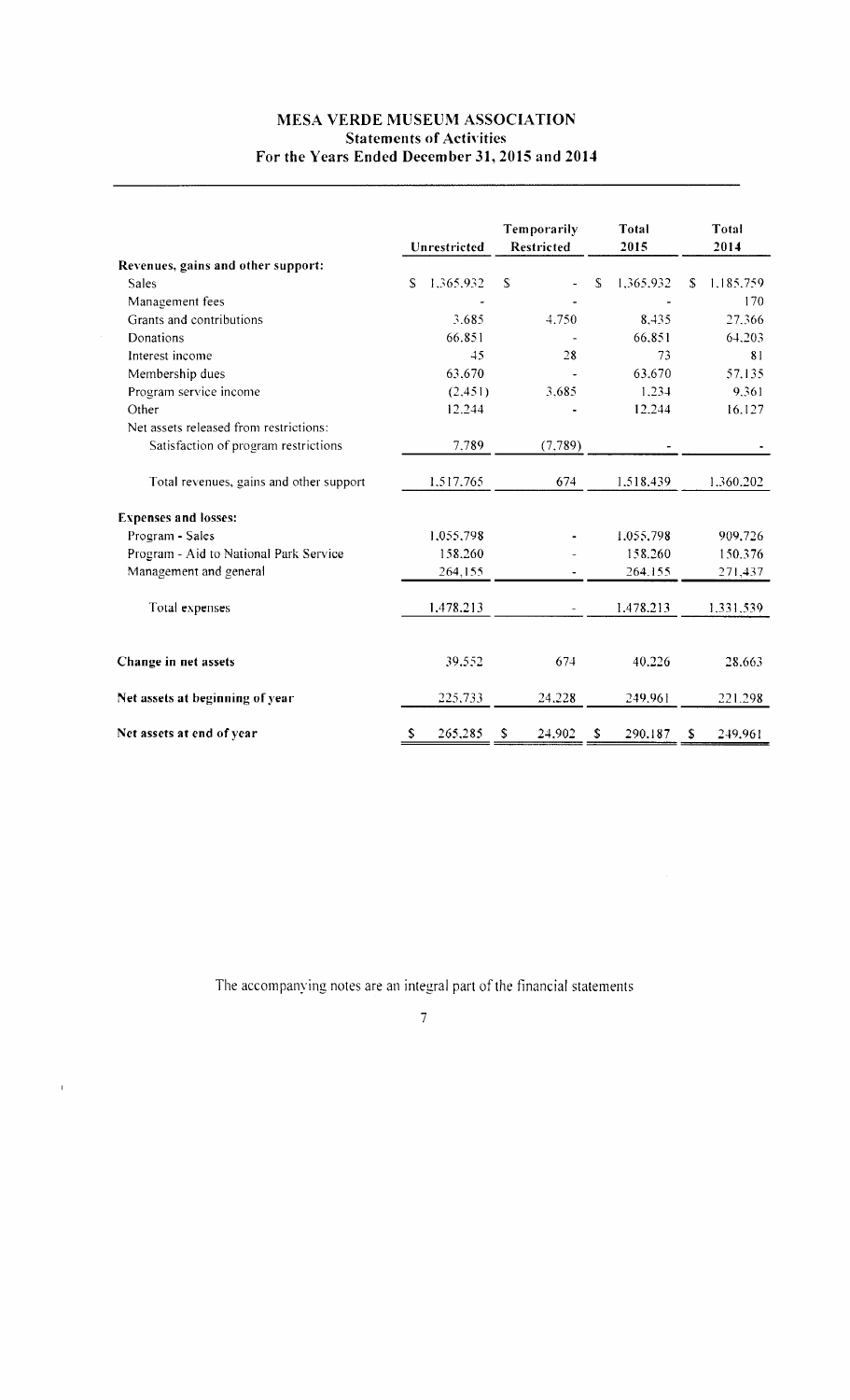# MESA VERDE MUSEUM ASSOCIATION Statements of Cash Flows December 31, 2015 and 2014

|                                                                                                   |   | 2015        |              | 2014      |
|---------------------------------------------------------------------------------------------------|---|-------------|--------------|-----------|
| Cash flows from operating activities:                                                             |   |             |              |           |
| Cash received from sales                                                                          | S | 1,366,002   | S            | 1.184.890 |
| Cash received from fees and other                                                                 |   | 77.148      |              | 82,793    |
| Cash received from donations and grants                                                           |   | 75,286      |              | 91.569    |
| Cash received from interest income                                                                |   | 73          |              | 81        |
| Cash paid for inventory and other selling expenses                                                |   | (1.044.062) |              | (889.348) |
| Cash paid for aid to National Park Service                                                        |   | (158.260)   |              | (150.376) |
| Cash paid for general and administrative expenses                                                 |   | (242.468)   |              | (245.961) |
| Cash paid for interest expenses                                                                   |   | (1, 113)    |              | (2.130)   |
| Net cash flows from operating activities                                                          |   | 72.606      |              | 71,518    |
| Cash flows from investing activities:                                                             |   |             |              |           |
| Acquisition of fixed assets                                                                       |   | (6, 104)    |              | (1,275)   |
| Acquisition of manuscripts                                                                        |   |             |              | (13,514)  |
| Net cash flows from investing activities                                                          |   | (6, 104)    |              | (14, 789) |
| Cash flows from financing activities:                                                             |   |             |              |           |
| Proceeds from short-term debt                                                                     |   |             |              | 76.000    |
| Payments on short-term debt                                                                       |   |             |              | (92,300)  |
| Net cash flows from financing activities                                                          |   |             |              | (16,300)  |
| Change in cash and cash equivalents                                                               |   | 66,502      |              | 40,429    |
| Cash and cash equivalents, beginning of year                                                      |   | 68,444      |              | 28.015    |
| Cash and cash equivalents, end of year                                                            | S | 134,946     | $\mathbf{s}$ | 68,444    |
| Reconciliation of change in net assets to net cash                                                |   |             |              |           |
| flows from operating activities:                                                                  |   |             |              |           |
| Change in net assets                                                                              | S | 40,226      | \$           | 28,663    |
| Adjustments to reconcile change in net assets                                                     |   |             |              |           |
| to net cash from operating activities:                                                            |   |             |              |           |
| Depreciation                                                                                      |   | 5.284       |              | 8.056     |
| Amortization of manuscript costs                                                                  |   | 15,290      |              | 15,290    |
| Changes in operating assets and liabilities:                                                      |   |             |              |           |
| Decrease/(increase) in accounts receivable                                                        |   | 70          |              | (31)      |
| Decrease/(increase) in inventory                                                                  |   | (18, 580)   |              | 16,797    |
| Decrease/(increase) in prepaids                                                                   |   | 15,329      |              | (1.699)   |
| Increase/(decrease) in accounts payable                                                           |   | 15.528      |              | (1,355)   |
| Increase/(decrease) in accrued wages and benefits                                                 |   | (2,939)     |              | 4,426     |
| Increase/(decrease) in accrued compensated absences<br>Increase/(decrease) in accrued liabilities |   | 484         |              | 1,510     |
|                                                                                                   |   | 1.914       |              | 699       |
| Increase/(decrease) in deferred revenue                                                           |   |             |              | (838)     |

The accompanying notes are an integral part of the financial statements

 $\hat{\mathbf{r}}$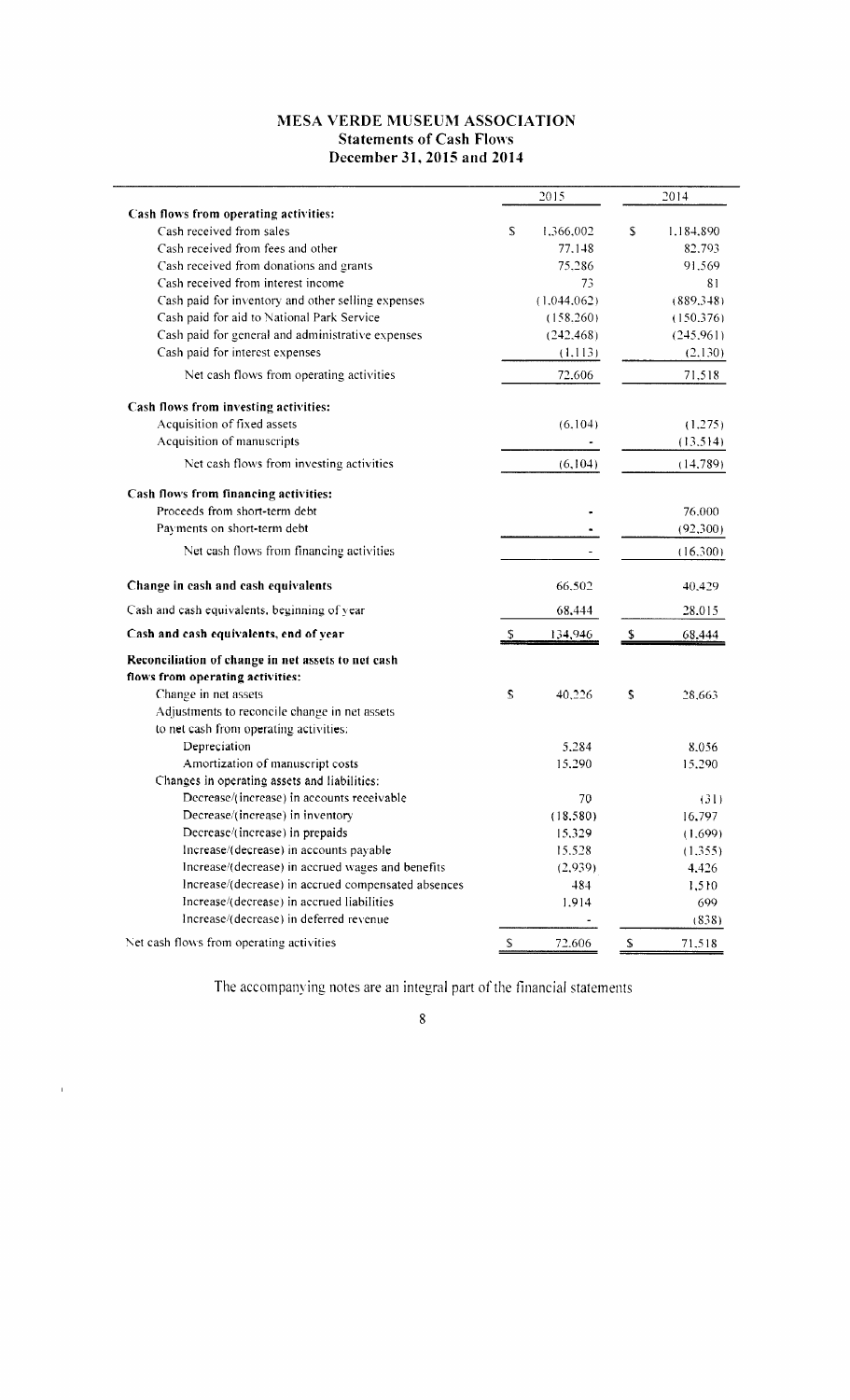### **l'IOTE l. Significant Accounting Policies**

The accompanying financial statements have been prepared on the accrual basis of accounting.

#### Nature of Operations

Mesa Verde Museum Association (the Association) was incorporated June *23.* I 960. as a non-profit organization involved in promoting scientific. historic. prehistoric. educational and interpretive activities of Mesa Verde National Park. The changes in net assets and financial position are reported under the accrual method of accounting.

#### Date of Management's Review

In preparing these financial statements. the Association has evaluated events and transactions for potential recognition or disclosure through April 6. 2016, the date the financial statements were available to be issued.

#### Inventory and Cost of Sales

Inventories consist of goods held for sale and are stated at the lower of cost or market. Cost is determined by the first-in first-out method. Shipping and handling costs are included in cost of sales.

#### Contributions

In accordance with generally accepted accounting principles. contributions received are recorded as unrestricted, temporarily restricted, or permanently restricted support depending on the existence and/or nature of any donor restrictions.

#### Provision for Income Tax

No provision has been made for Federal income taxes because the Association is exempt from Federal income tax under Section  $501(c)(3)$  of the Internal Revenue Code.

The Association's Forms 990. Return of Organization Exempt from Income Tax. for the years ending 2012. 2013. 2014, and 2015 are subject to examination by the IRS. generally for three years after they were filed\_

#### Use of Estimates

The preparation of financial statements in conformity with generally accepted accounting principles requires management to make estimates and assumptions that affect certain reported amounts and disclosures. Accordingly. actual results could differ from those estimates.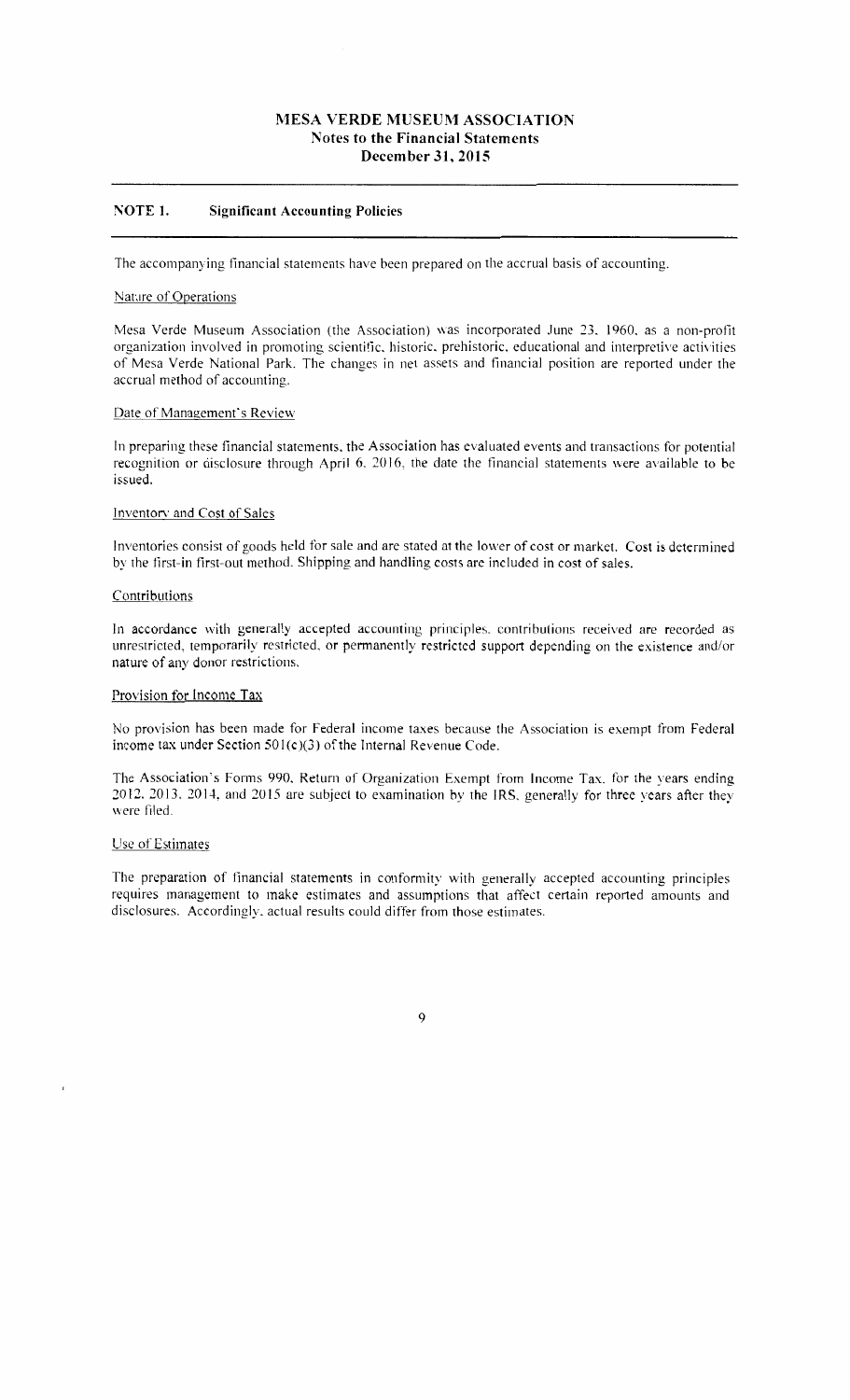#### NOTE 2. Cash and Cash Equivalents

The Association's cash and cash equivalents are considered to be cash-on-hand. demand deposits and short-term investments with original maturities of three months or less from the date of acquisition for purposes of this note and the statement of cash flows.

As of December 31, 2015 and 2014, the bank balance of \$137,348 and \$94.418, respectively was fully insured by the FDIC.

A reconciliation of cash and cash equivalents as shown on the statements of financial position follows:

|                                                                   | 2015                  | 2014                  |
|-------------------------------------------------------------------|-----------------------|-----------------------|
| Cash on hand<br>Carrying amounts of deposits                      | S<br>5.405<br>129.541 | \$<br>8.031<br>60,413 |
| Total                                                             | \$134.946             | \$68,444              |
| Cash and cash equivalents<br>Restricted cash and cash equivalents | \$110.044<br>24,902   | 44.216<br>S<br>24.228 |
| Total                                                             | \$134,946             | 68.444                |

#### NOTE3. Accounts Receivable

The majority of the receivables relates to third-party reimbursements. management fees and other grant income. Management considers all receivables to be collectible: therefore. an allowance for doubtful account is not considered necessary.

### IO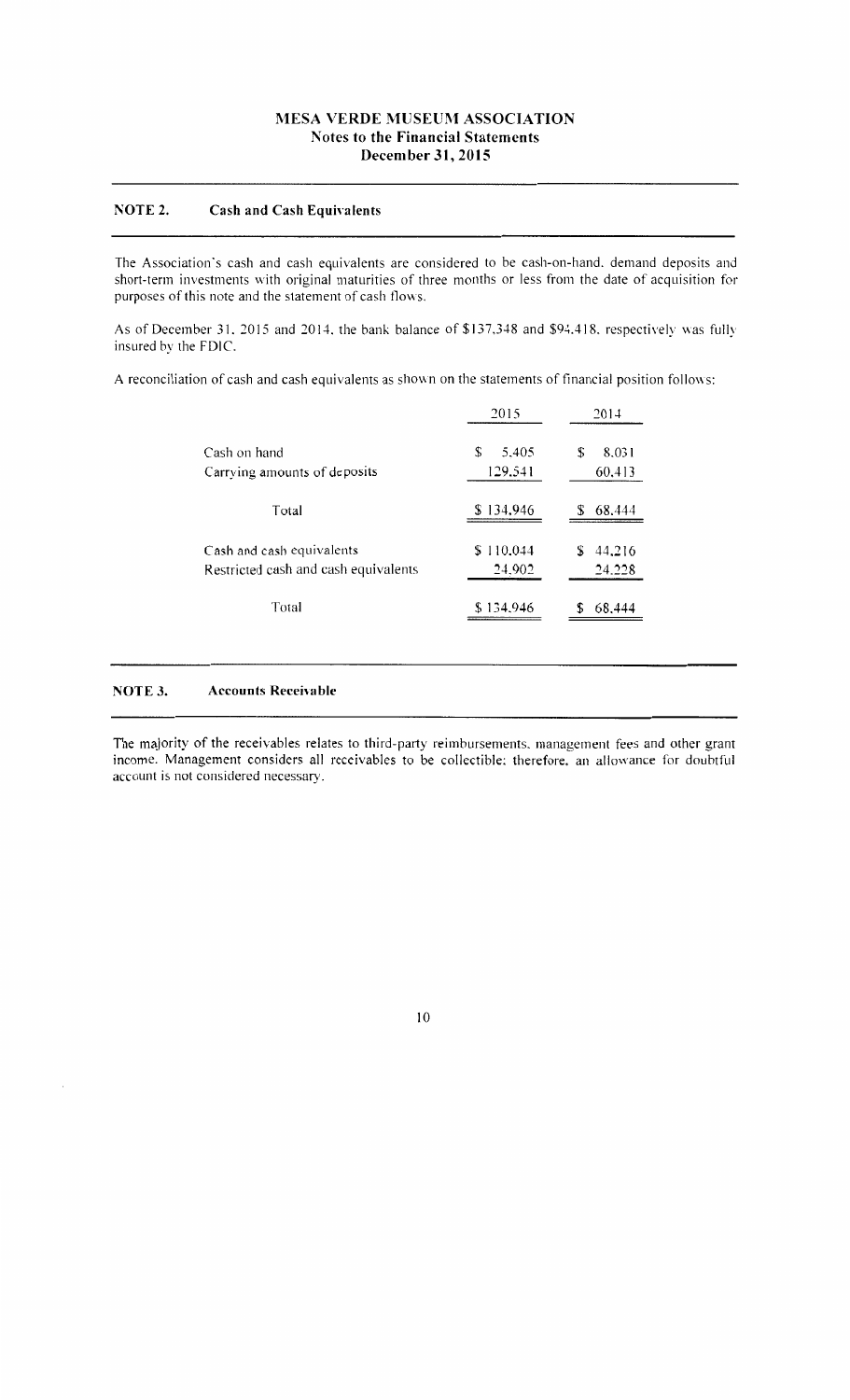#### NOTE<sub>4</sub>. Property and Equipment

Property and equipment are carried at cost if purchased or fair market value if contributed. Depreciation of equipment and improvements is provided over the estimated useful life of each asset. which ranges from two to ten years. The straight-line method of depreciation is used. The cost of repairs and maintenance is charged to expense as incurred: significant renewals and betterments are capitalized. It is the policy of the Association to capitalize all items that have a value of \$1.000 or more and have a useful life of over one year.

The following is a summary of property and equipment activity for the year ended December 31. 2015:

|                                   | Balance<br>December 31. |         |  |       |           |                          | Balance<br>December 31, |         |      |  |
|-----------------------------------|-------------------------|---------|--|-------|-----------|--------------------------|-------------------------|---------|------|--|
|                                   | 2014                    |         |  |       | Additions |                          | Deletions               |         | 2015 |  |
| Furniture, fixtures and equipment |                         | 137,766 |  | 6.104 |           | $\overline{\phantom{0}}$ |                         | 143.870 |      |  |
|                                   |                         | 137.766 |  | 6.104 | \$        | $\blacksquare$           |                         | 143,870 |      |  |

The following is a summary of property and equipment activity for the year ended December 31. 2014:

|                                   |     | Balance<br>December 31. |      |           |     |                     | Balance<br>December 31. |
|-----------------------------------|-----|-------------------------|------|-----------|-----|---------------------|-------------------------|
|                                   |     | 2013                    |      | Additions |     | Deletions.          | 2014                    |
| Furniture, fixtures and equipment |     | 136,491                 | - 56 | 1.275     | -SS | $\hat{\phantom{a}}$ | 137,766                 |
|                                   | SS. | 136.491                 |      | 1.275     |     | $\bullet$           | 137.766                 |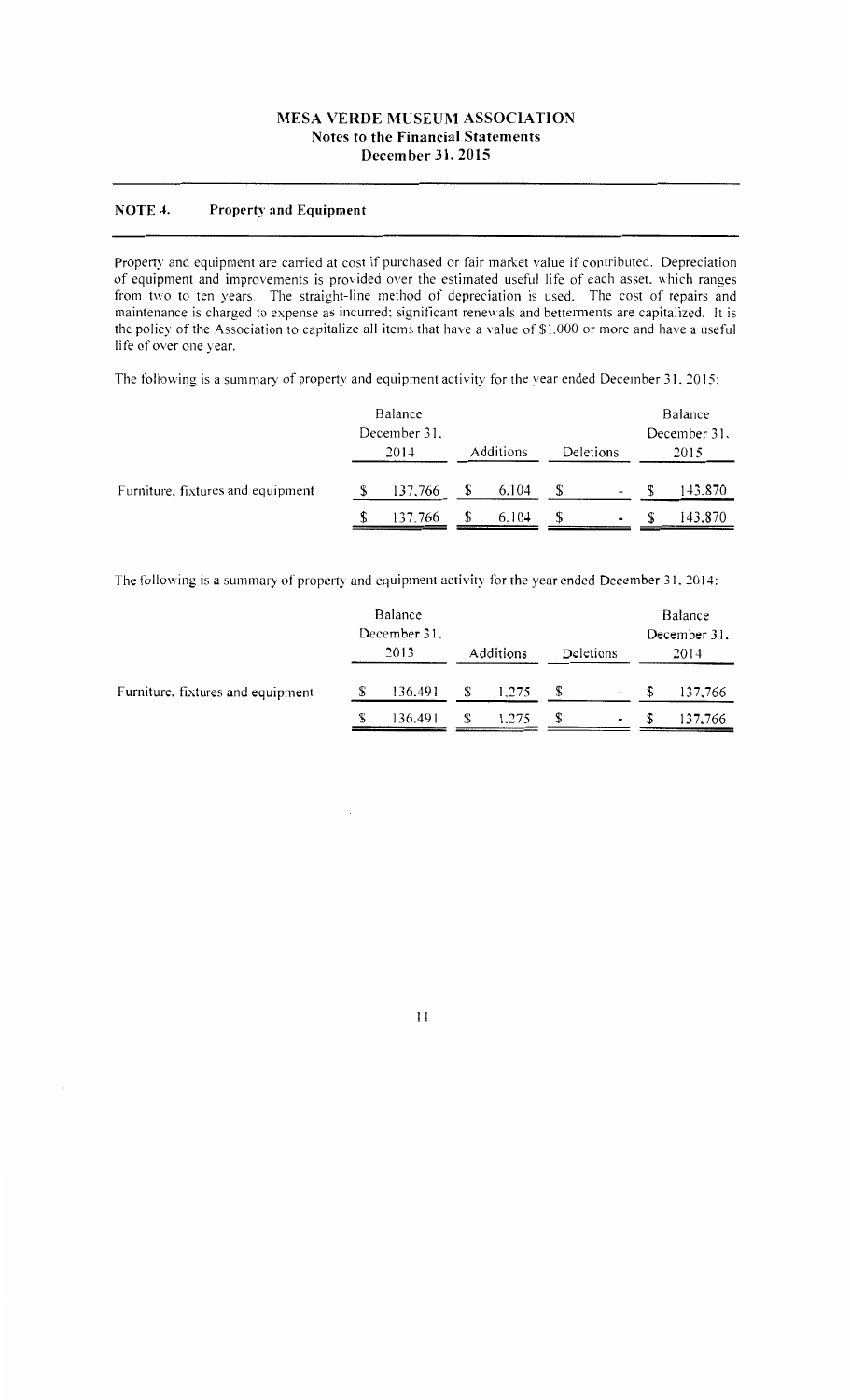#### NOTE 5. Manuscripts

The Association purchases manuscripts for various books and materials that it sells. The cost of these manuscripts are capitalized and amortized on a straight-line basis over a ten year period. which is the estimated economic life. Amortization of manuscript costs was \$15.290 and \$17.579 in 2015 and 2014. respectively. The balances of manuscript costs and accumulated amortization as of December 31, 2015 and 2014 are as follows:

|                          | 2015      | 2014       |
|--------------------------|-----------|------------|
| Manuscript costs         | \$213.653 | \$213.653  |
| Accumulated amortization | (203.028) | (187, 738) |
|                          | 10.625    | 25.915     |

### Note 6. Deferred Charges

Costs incurred for the development of new publications and other media are reflected as deferred charges until the material is complete, at which time the total cost is transferred to manuscripts and amortization begins. Deferred charges not expected to be realized are written off in the period that determination is made.

Deferred charges at December 31. 2015 and 2014 consisted of the following:

|                             | 2015                     | 2014 |        |  |
|-----------------------------|--------------------------|------|--------|--|
| Prepaid royalties and other |                          |      | 12.731 |  |
|                             | $\overline{\phantom{0}}$ |      | 12.731 |  |

#### Note 7. Retirement Plan

Mesa Verde Museum Association maintains a defined-contribution plan which provides for retirement benefits based on the actual value of contributions at the time of retirement. Employees must be 21 years of age and must have completed 12 months of service before become eligible to participate. Employees attain 100% vesting immediately. Contributions to the plan are 6% of the participants' salaries. Pension expense was \$13.644 and \$12.705 in 2015 and 2014. respectively.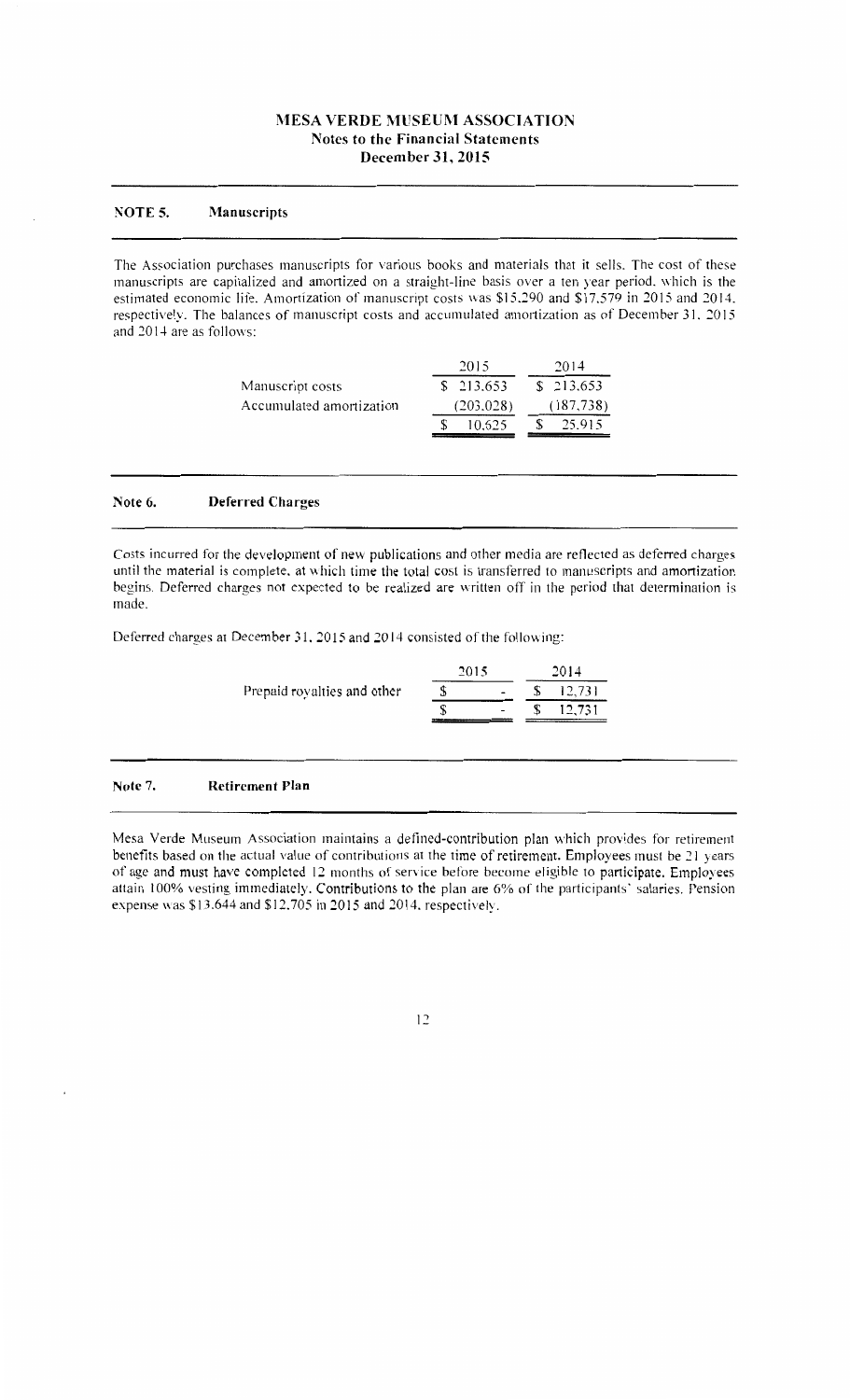#### Note 8. Compensated Absences

The Association has a policy for compensated absences for full-time employees. The accrued liability was \$16.026 and \$15.542 and December 31. 2015 and 2014 respectively and is included in accrued compensated absences in the accompanying balance sheets.

### Note 9. Donation of Trail Guides

The Association donates its trail guides to the National Park Service and asks for public donations for any trail guides kept by the public. Therefore, an item for donations is shown in donations from trail guides and the related cost of trail guides given away is included in Assistance to National Park Service.

#### Note 10. Concentrations

The Association operates within the confines of Mesa Verde National Park and therefore is dependent on the Park's continued operation.

### Note 11. Temporarily Restricted Net Assets

As of December 31, 2015 and 2014, the Association had the following temporarily restricted net assets:

|                                                     | 2015        | 2014          |
|-----------------------------------------------------|-------------|---------------|
| Four Corners Lecture Series                         | 1.425<br>Ж. | -1.315<br>\$. |
| Grants for National Park Service - Educators' Guide | 4.787       | 4.783         |
| <b>SEPAS</b>                                        | 11.552      | 15.556        |
| Module 440                                          | 2.574       | 2.574         |
| Grants for National Park Service - Ticket to Ride   | 4.564       |               |
| Total                                               | \$24.902    | \$24228       |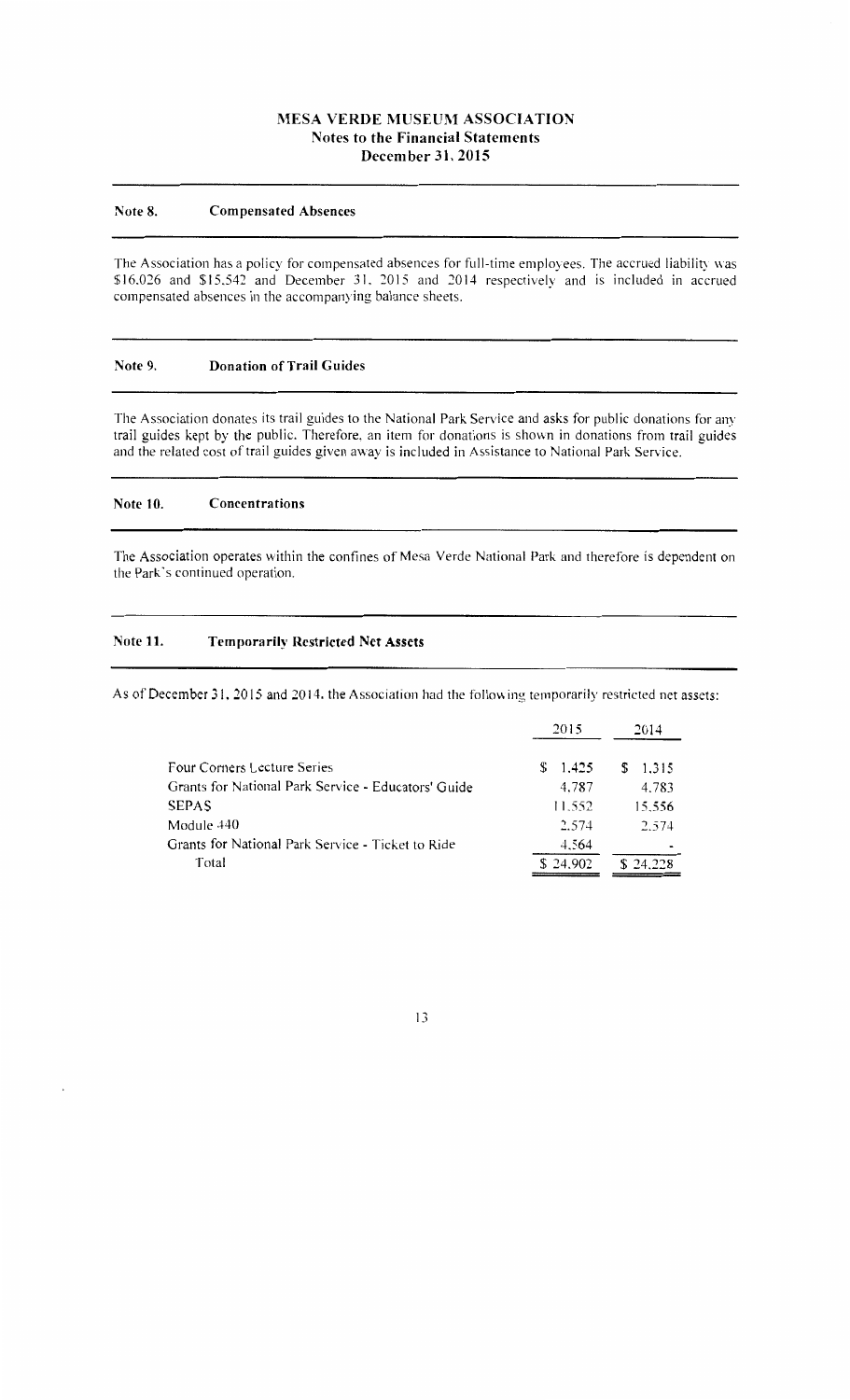#### Note 12. Unrestricted - Designated Net Assets

Unrestricted - Designated Net Assets consist of funds reserved by the Board of Directors of the Association. The Association had unrestricted-designated net assets of \$38.538 and \$0 as of December 31. 2015 and 2014. respectively.

14

 $\ddot{\phantom{1}}$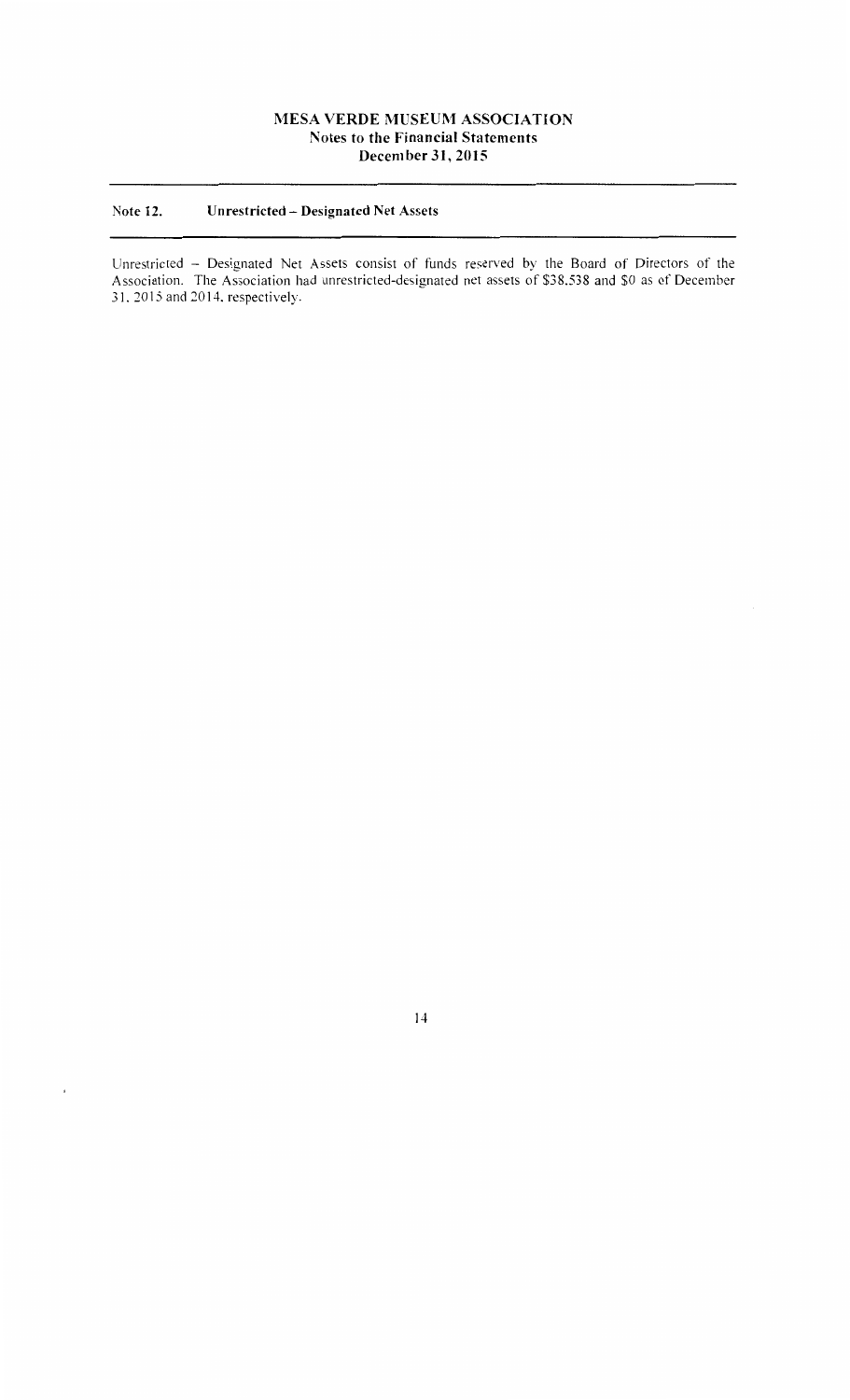# SUPPLEMENTARY INFORMATION

15

 $\label{eq:2.1} \frac{1}{\sqrt{2\pi}}\int_{\mathbb{R}^3}\frac{1}{\sqrt{2\pi}}\left(\frac{1}{\sqrt{2\pi}}\right)^2\frac{1}{\sqrt{2\pi}}\int_{\mathbb{R}^3}\frac{1}{\sqrt{2\pi}}\left(\frac{1}{\sqrt{2\pi}}\right)^2\frac{1}{\sqrt{2\pi}}\frac{1}{\sqrt{2\pi}}\int_{\mathbb{R}^3}\frac{1}{\sqrt{2\pi}}\frac{1}{\sqrt{2\pi}}\frac{1}{\sqrt{2\pi}}\frac{1}{\sqrt{2\pi}}\frac{1}{\sqrt{2\pi}}\frac{1}{\sqrt{2\$ 

 $\mathcal{L}(\mathcal{A})$  and  $\mathcal{L}(\mathcal{A})$  .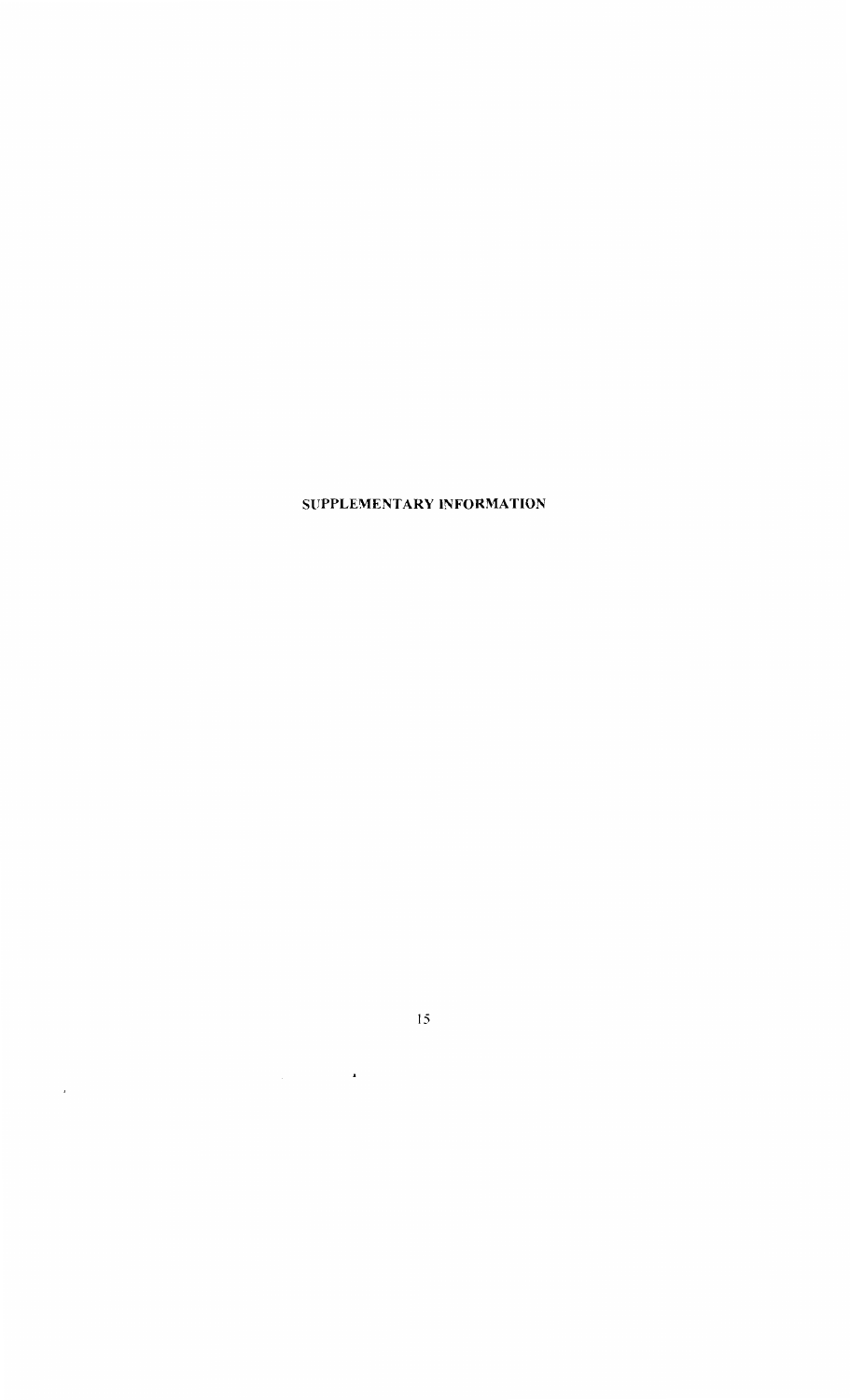## MESA VERDE MUSEUM ASSOCIATION Statement of Functional Expenses For the Year Ended December 31, 2015

| <b>Expense category</b>           | Program A<br><b>Sales</b> | Program B<br><b>Aid to National</b><br>Park Service |         | Management<br>& General |   | Total     |
|-----------------------------------|---------------------------|-----------------------------------------------------|---------|-------------------------|---|-----------|
| Aid to National Park Service      |                           |                                                     |         |                         |   |           |
| (See Attachment A)                | S                         | S                                                   | 158.260 | S                       | S | 158,260   |
| Advertising                       | 769                       |                                                     |         |                         |   | 769       |
| Amortization of manuscripts       | 15,290                    |                                                     |         |                         |   | 15,290    |
| Cost of materials sold            | 707,781                   |                                                     |         |                         |   | 707.781   |
| Merchant credit card expense      | 34,112                    |                                                     |         |                         |   | 34,112    |
| Depreciation                      |                           |                                                     |         | 5.285                   |   | 5.285     |
| Dues                              |                           |                                                     |         | 1.905                   |   | 1.905     |
| Electronic bookstore expense      | 2,590                     |                                                     |         |                         |   | 2.590     |
| Employee benefits                 | 31.761                    |                                                     |         | 39,611                  |   | 71,372    |
| Employee convention               |                           |                                                     |         | 6,118                   |   | 6.118     |
| Equipment expense                 | 3.944                     |                                                     |         |                         |   | 3,944     |
| Insurance                         | 1,528                     |                                                     |         | 4.103                   |   | 5.631     |
| Interest                          |                           |                                                     |         | 1,113                   |   | 1,113     |
| Joint membership expense          | 25.702                    |                                                     |         | 8,567                   |   | 34,269    |
| Lease expense                     | 5,876                     |                                                     |         |                         |   | 5,876     |
| Legal and professional            |                           |                                                     |         | 15,605                  |   | 15,605    |
| Mail sale expense                 | 4,165                     |                                                     |         |                         |   | 4.165     |
| Other                             | 4,514                     |                                                     |         | 2.211                   |   | 6,725     |
| Royalty                           | 199                       |                                                     |         |                         |   | 199       |
| Supplies and uniforms             | 10.933                    |                                                     |         | 5.673                   |   | 16.606    |
| Technology support                | 1.625                     |                                                     |         | 1.625                   |   | 3,250     |
| Travel                            | 1,467                     |                                                     |         | 6.988                   |   | 8.455     |
| Vehicle operations                | 6,445                     |                                                     |         | $\hat{\phantom{a}}$     |   | 6.445     |
| Utilities                         | 2,974                     |                                                     |         | 2,974                   |   | 5,948     |
| Wages, salaries and payroll taxes | 194.123                   |                                                     |         | 162,377                 |   | 356,500   |
| <b>Total</b>                      | 1,055,798<br>\$           | \$                                                  | 158,260 | S<br>264,155            | S | 1.478.213 |

 $\hat{\boldsymbol{\beta}}$